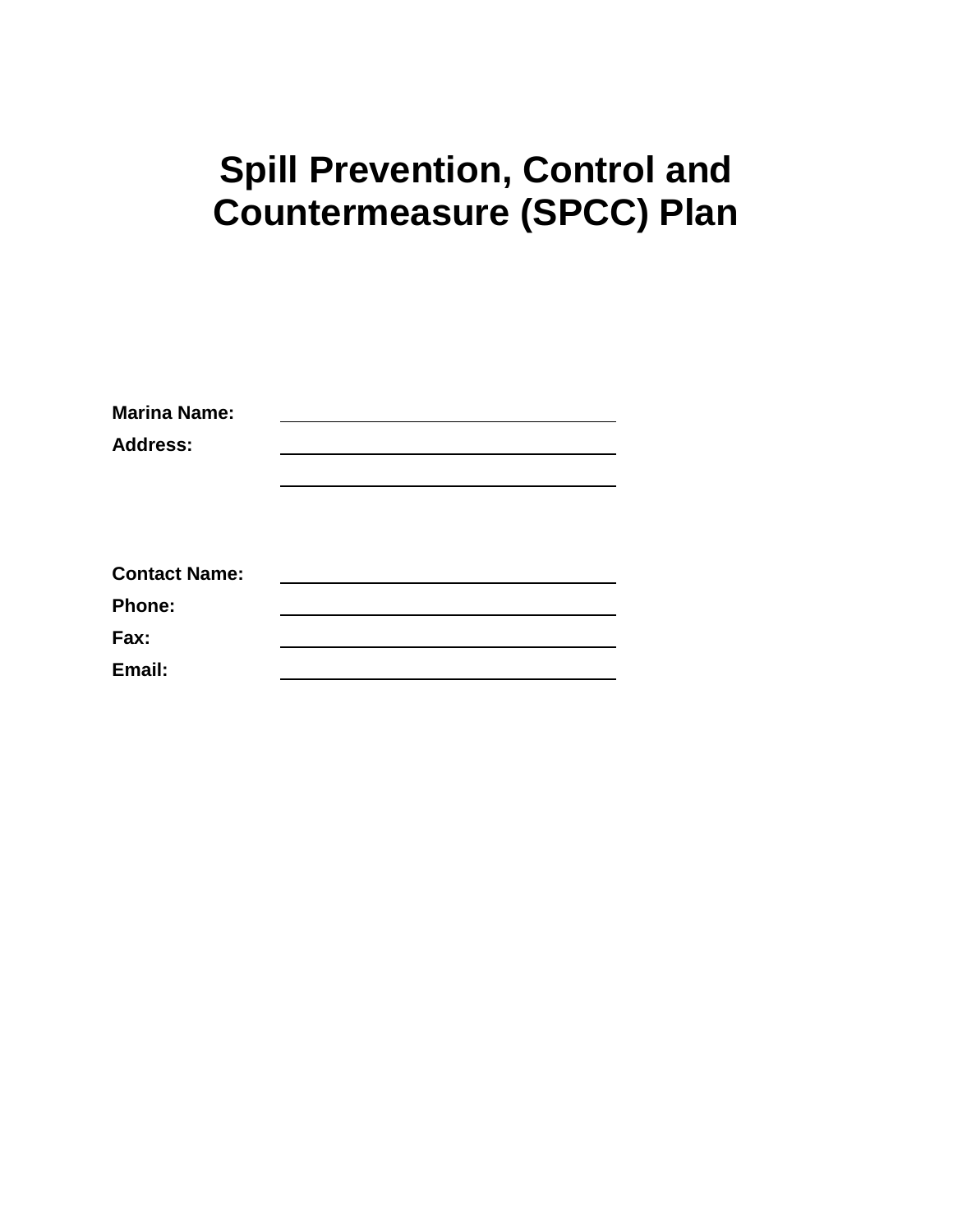# **FACILITY INFORMATION**

| <b>Facility Name:</b>                                                                                            |  |
|------------------------------------------------------------------------------------------------------------------|--|
| <b>Mailing Address:</b>                                                                                          |  |
| <b>Physical address:</b>                                                                                         |  |
| <b>Owner Name:</b>                                                                                               |  |
| <b>Owner Address:</b>                                                                                            |  |
| <b>Primary Contact Name:</b><br><b>Work Phone Number:</b>                                                        |  |
| Home Phone Number:                                                                                               |  |
| <b>Mobile Phone Number:</b>                                                                                      |  |
| <b>Secondary Contact Name:</b><br><b>Work Phone Number:</b><br>Home Phone Number:<br><b>Mobile Phone Number:</b> |  |
| <b>Date of Initial Operation:</b>                                                                                |  |
| <b>SITE ASSESSMENT</b>                                                                                           |  |
| <b>Location:</b><br>Describe where the facility is located.                                                      |  |
|                                                                                                                  |  |

| Nearest confluence: |  |
|---------------------|--|
| Mile marker:        |  |

Latitude: \_\_\_\_\_\_\_\_ Longitude: \_\_\_\_\_\_\_\_\_

County: \_\_\_\_\_\_\_\_\_\_\_\_\_\_\_\_\_\_\_\_\_\_\_\_\_\_\_\_\_\_\_\_\_\_\_\_\_\_\_\_\_\_\_\_\_\_\_\_\_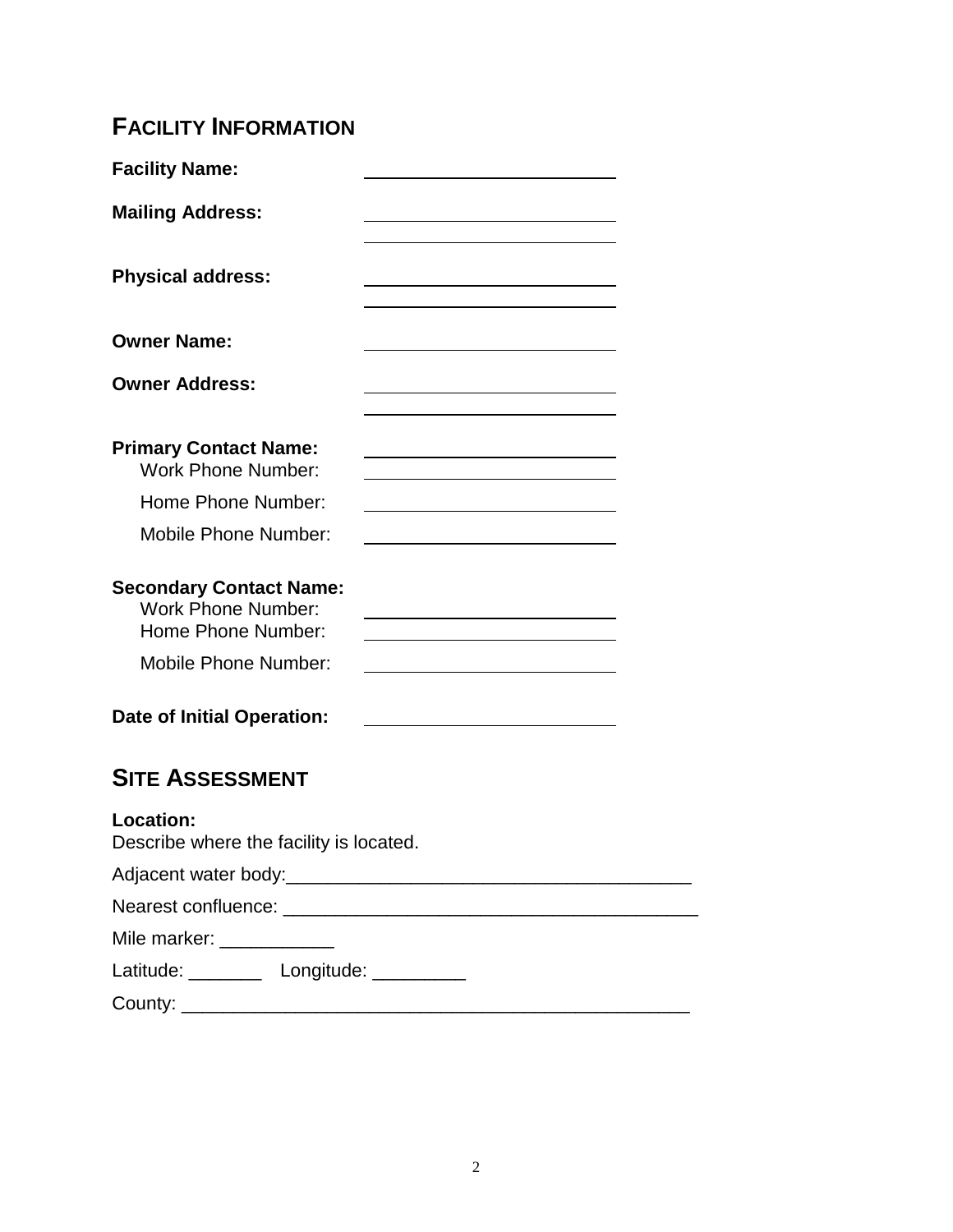# **FACILITY DESCRIPTION**

**Acres of land:** \_\_\_\_\_\_\_\_\_\_

### **Facilities and Equipment:**

Place an X beside all that apply.

| wet slips, how many?<br>dry slips, how many?<br>maintenance buildings, how many?<br>ships store<br>restrooms<br>laundry facilities<br>offices<br>pavilion<br>picnic area | pumpout station<br>commercial fuel dock<br>non-commercial fuel pump<br>travel lift<br>hydraulic trailer<br>fork lift<br>other structures and equipment.<br>Please list: <u>_______________________</u> |
|--------------------------------------------------------------------------------------------------------------------------------------------------------------------------|--------------------------------------------------------------------------------------------------------------------------------------------------------------------------------------------------------|
| <b>Services:</b><br>Place an X beside all that apply.                                                                                                                    |                                                                                                                                                                                                        |
| general maintenance<br>commissioning<br>winterization<br>pressure washing<br>cleaning and waxing<br>engine repair/tuning<br>propeller repairs                            | canvas<br>rigging<br>fiberglass<br>blister repair<br>carpentry<br>air conditioning repair and service<br>refrigeration                                                                                 |

- oil changes
- parts cleaning
- \_\_\_\_ painting
- \_\_\_\_ blasting

\_\_\_\_ sanding

- **t**refrigeration
- electrical
- **plumbing**
- **The services.** Please list: \_\_\_\_\_\_\_

i<br>L

### **Fixed Storage:**

| <b>Content</b>        | <b>Capacity (gallons)</b> |
|-----------------------|---------------------------|
| <b>Diesel</b>         |                           |
| <b>Heating Oil</b>    |                           |
| Gasoline              |                           |
| <b>Waste Oil</b>      |                           |
| Kerosene              |                           |
| <b>Paint Thinner</b>  |                           |
| <b>Other Solvents</b> |                           |

The combined quantity of the materials listed above: \_\_\_\_\_\_\_ gallons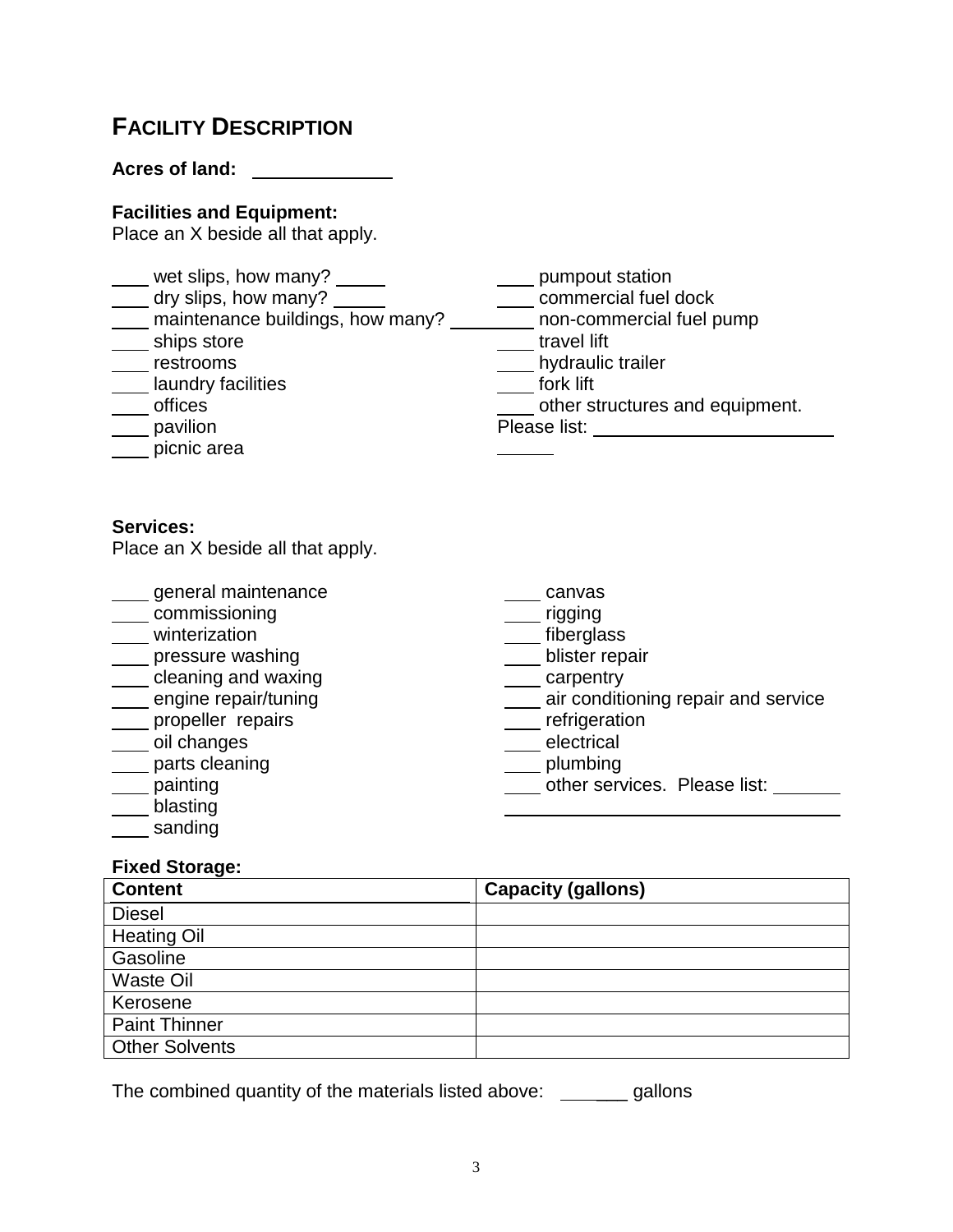### **OIL SPILL HISTORY**

Place an X on the appropriate line and proceed accordingly.

There has never been a significant spill at the above named facility.

There have been one or more significant spills at the above named facility. Details of such spill(s) are described below.

For each spill that occurred, supply the following information:

# **SPILL 1**

| Type of oil spilled            |  |
|--------------------------------|--|
| Amount spilled                 |  |
| Watercourse affected           |  |
| Description of physical damage |  |
|                                |  |
|                                |  |
| Cost of damage                 |  |
| Cost of clean-up               |  |
| Cause of spill                 |  |
|                                |  |
|                                |  |
|                                |  |
| Action taken to prevent        |  |
| recurrence                     |  |
|                                |  |
|                                |  |
|                                |  |

# **SPILL 2**

| Type of oil spilled            |  |
|--------------------------------|--|
| Amount spilled                 |  |
| Watercourse affected           |  |
| Description of physical damage |  |
|                                |  |
|                                |  |
|                                |  |
| Cost of damage                 |  |
| Cost of clean-up               |  |
| Cause of spill                 |  |
|                                |  |
|                                |  |
|                                |  |
| Action taken to prevent        |  |
| recurrence                     |  |
|                                |  |
|                                |  |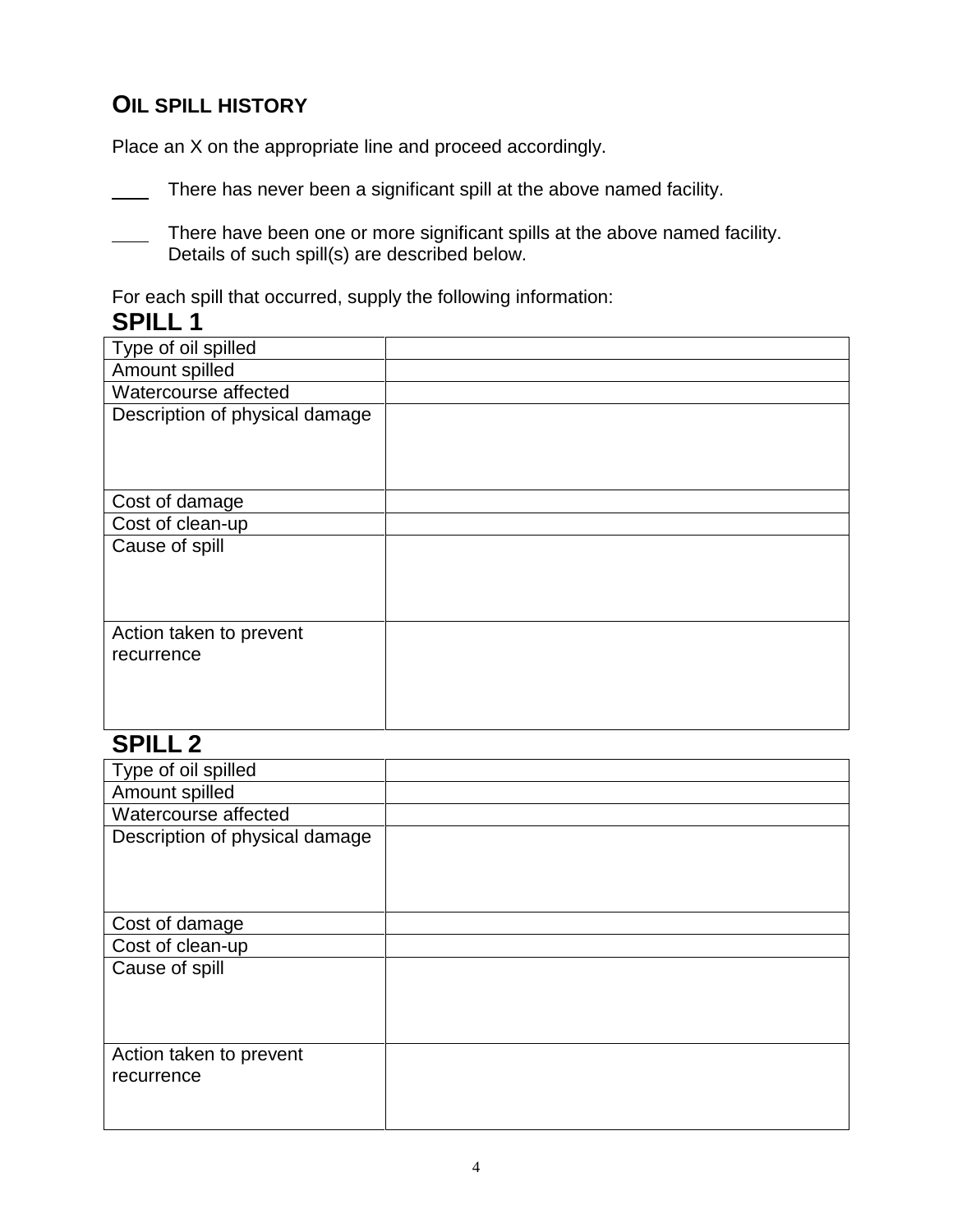# **POTENTIAL SPILL VOLUMES AND RATES**

| <b>Event</b>                   | <b>Volume Released</b> | <b>Spill rate</b>                           |
|--------------------------------|------------------------|---------------------------------------------|
| Complete failure of a full     | *Gallons               | Instantaneous                               |
| tank                           |                        |                                             |
| Partial failure of a full tank | <b>Gallons</b>         | Gradual to instantaneous                    |
| Tank overflow                  | Gallons                | Up to $\_\_$<br>gallons/minute              |
| Pipe failure                   | Gallons                | gallons/minute<br>Up to $\qquad \qquad$     |
| Leaking during unloading       | Several Ounces to      | gallons/minute<br>Up to $\qquad$            |
|                                | gallons                |                                             |
| Leaking pipe or valve          | Several Ounces to      | gallons/minute<br>Up to $\Box$              |
|                                | gallons                |                                             |
| Fueling operations             | Several Ounces to      | gallons/minute<br>Up to $\_\_\_\_\_\_\_\_\$ |
|                                | gallons                |                                             |
| Oil and grease                 | Several Ounces to      | spotting                                    |
|                                | quarts                 |                                             |

\* Volume of largest tank

# **SPILL PREVENTION AND CONTROL**

#### **Spill Prevention Controls and Procedures:**

| <b>Control</b>           | Location/s |
|--------------------------|------------|
| Double-walled tanks      |            |
| <b>Containment berms</b> |            |
| Emergency shut-offs      |            |
| Drip pan                 |            |
| Spill response kits      |            |
|                          |            |

Employees are trained annually in proper handling procedures and spill prevention and response procedures. Training includes: location and use of equipment and Emergency procedures.

### **Description of where a spill would go:**

For each potential spill source, describe where petroleum would flow in the event of a spill. For example, "The 6,000 gallon diesel tank has a pre-manufactured secondary containment system capable of holding 110 percent of the total volume of the tank" and, "A spill from engine repair would be contained inside the shop building and quickly cleaned up with oil absorbents." Incorporate site map by reference (see instructions under *Appendices*).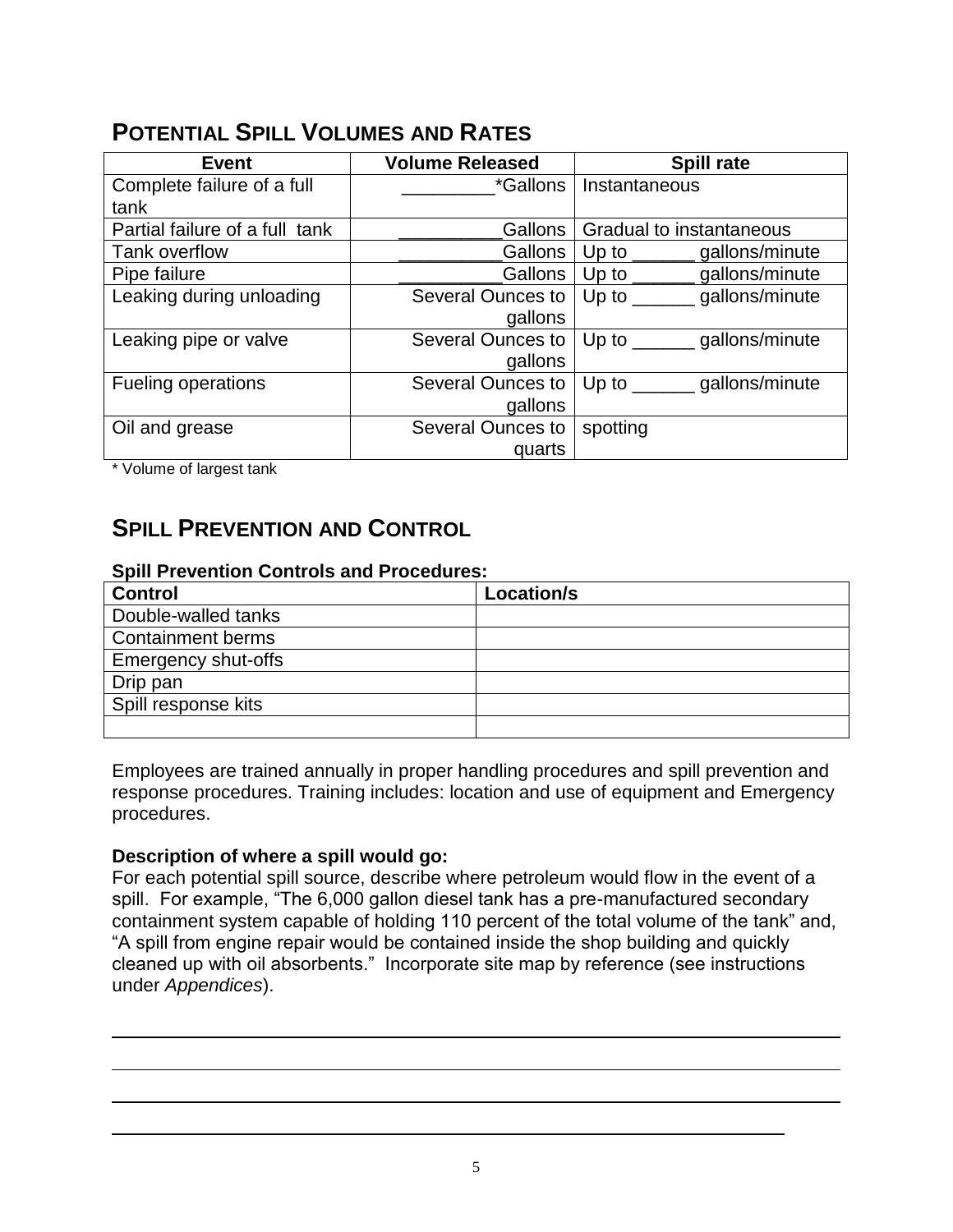### **Describe actions that would be taken in the event of a spill:**

Identify what equipment would be deployed by whom and in what situation. See

appendix B for emergency phone list.

### **FACILITY INSPECTIONS**

| <b>Facility</b>        | <b>Frequency of Inspection</b> | <b>Person Responsible</b> |
|------------------------|--------------------------------|---------------------------|
| Fuel pumps             |                                |                           |
| Materials storage area |                                |                           |
| Gasoline tank          |                                |                           |
| Diesel tank            |                                |                           |
| Waste oil tank         |                                |                           |
| Kerosene tank          |                                |                           |
| Solvent tank           |                                |                           |
|                        |                                |                           |
|                        |                                |                           |
|                        |                                |                           |

| <b>Action</b>                              | <b>Person responsible</b> |
|--------------------------------------------|---------------------------|
| Implement preventative maintenance program |                           |
| Oversee on-site inspections                |                           |
| Coordinate employee training               |                           |
| Maintain records                           |                           |
| Update plan                                |                           |
| Submits reports to proper authorities      |                           |
|                                            |                           |
|                                            |                           |
|                                            |                           |

A site inspection is also conducted annually by appropriate responsible personnel to verify that the description of potential pollutant sources are accurate, that the map reflects current site conditions, and that the controls to reduce the pollutants identified in this plan are being implemented and are adequate. This annual inspection will be conducted above and beyond the routine inspections done focusing on designated equipment and areas where potential sources are located.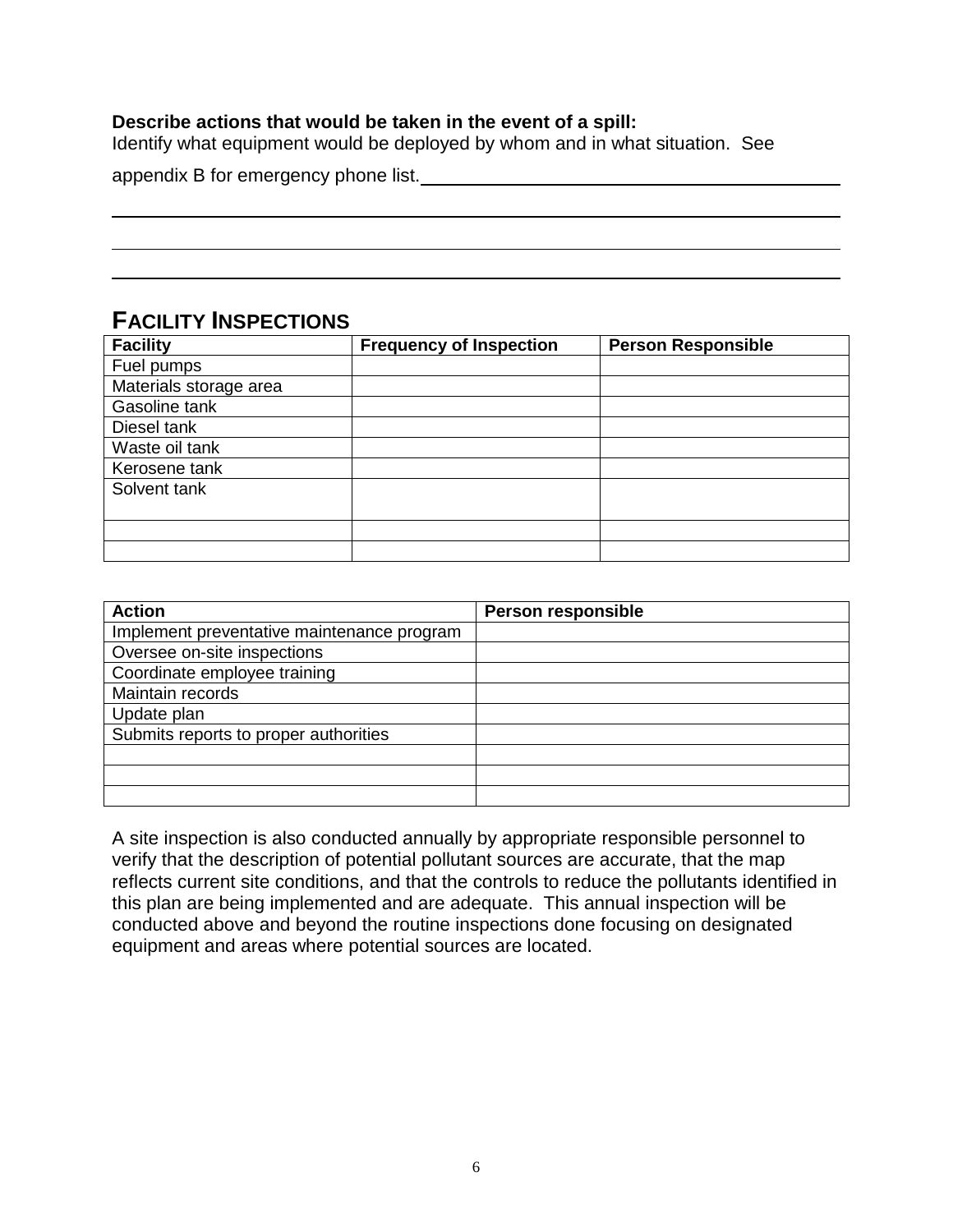# **RECORD KEEPING**

All records are retained for a minimum of three years. The following items will be kept on file: \_\_\_\_current SPCC plan

- \_\_\_\_internal site reviews
- \_\_\_\_training records
- \_\_\_\_documentation of any spills
- \_\_\_\_maintenance conducted

*\_\_\_\_ \_\_\_\_*

*Maintenance Inspection, Employee Training,* and *Record Keeping* logs are included in this template for your use.

# **MARINA MANAGEMENT APPROVAL**

I certify that I have personally examined and am familiar with the information submitted in this document and that, based on my inquiry of those individuals responsible for obtaining this information, the information submitted is true, accurate and complete.

Signature Title

\_\_\_\_\_\_\_\_\_\_\_\_\_\_\_\_\_\_\_\_\_\_\_\_\_\_\_\_\_ \_\_\_\_\_\_\_\_\_\_\_\_\_\_\_\_\_\_\_\_\_

\_\_\_\_\_\_\_\_\_\_\_\_\_\_\_\_\_\_\_\_\_\_\_\_\_\_\_\_\_ \_\_\_\_\_\_\_\_\_\_\_\_\_\_\_\_\_\_\_\_\_ Printed name **Date**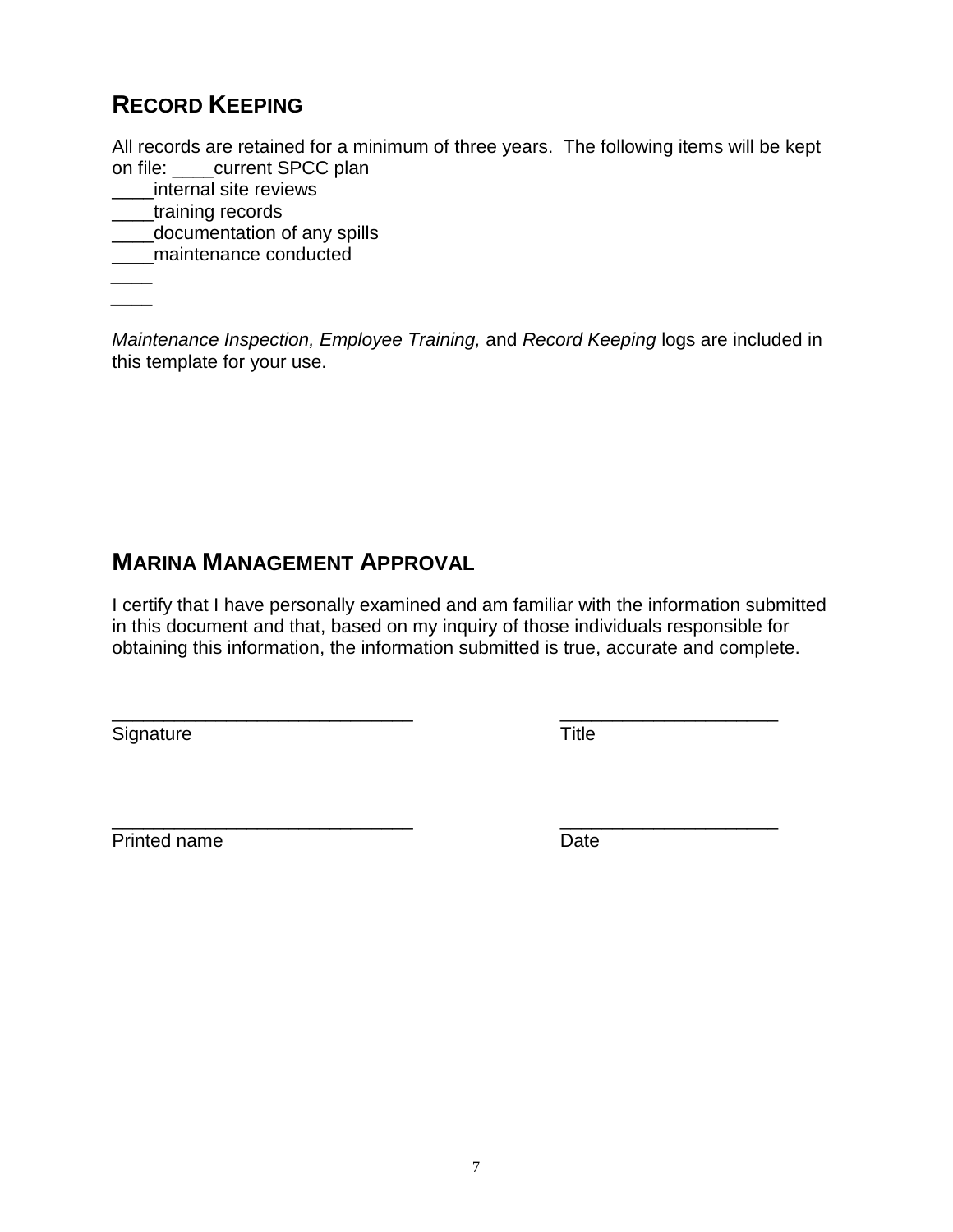# **APPENDICES**

### **Site map:**

Include a site map as Appendix A to this plan. You may attach an existing site map or create your own. If you use an existing map, be sure that the items listed below are included.

If you need to create a site map, the following instructions should guide you step-bystep. Please use a straight edge (ruler) while creating the sketch.

- The sketch should be oriented as if you were in a plane looking down on your property (an aerial view).
- Draw and label all roadways surrounding your marina property.
- Draw and label all facilities within your marina as close proportionately as possible.
- Draw an arrow indicating north.
- Draw an arrow(s) pointing in the direction of downhill flow of water when it rains.
- Draw the location of any inlets or catch basins that may presently exist on your property.
- Draw the location and general layout of all boat slips associated with your marina.
- Label the river or waterway adjacent to your marina.
- Draw and label all methods of entry to the waterway, *i.e.,* boat ramps, lift well, etc.
- Draw and label with an arrow boat washing areas.
- Draw and label the location of all fuel containment facilities.
- Draw and label the location of all in-place spill prevention, control and countermeasure devices.
- Draw and label the location of all proposed spill prevention, control and countermeasure devices.

### **Other attachments:**

List any additional information to be attached as Appendix B, C, D, etc. Label and staple the attachments to the end of this SPCC plan.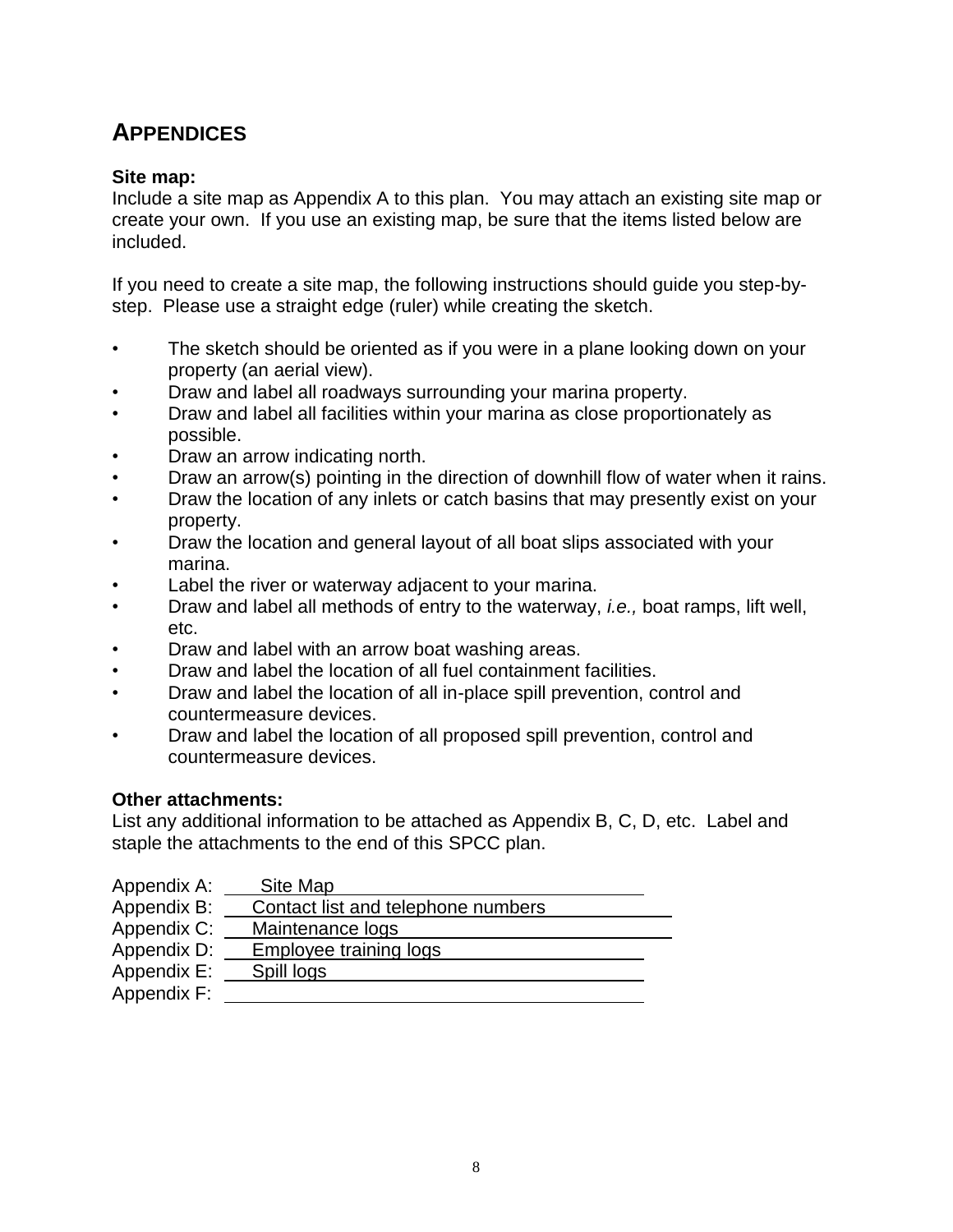### APPENDIX B

#### **CONTACT LIST AND TELEPHONE NUMBERS**

| <b>Contact</b>                                                         | <b>Phone</b> | Other |
|------------------------------------------------------------------------|--------------|-------|
| <b>Local fire</b>                                                      | 911          |       |
| National Response Ctr.                                                 | 800-424-8802 |       |
| VA Dept. of Emergency Mgmt. (nights, wknds.<br>Holidays only)          | 800-468-8892 |       |
| VA Dept. of Enviromental Quality- Pollution<br><b>Response Program</b> |              |       |
| (find your contact number at<br>deq.virginia.gov/prep/contacts.html)   |              |       |
| Facility spill response person                                         |              |       |
| Convenience store mgr                                                  |              |       |
| Main office                                                            |              |       |
| Convenience store                                                      |              |       |
| Local Haz-Mat response team                                            |              |       |
| Emergency clean-up contractor                                          |              |       |
| Downstream water suppliers                                             |              |       |
|                                                                        |              |       |
|                                                                        |              |       |

You must report a spill if:

- Discharges that cause a sheen or discoloration on the surface of a body of water;
- Discharges that violate applicable water quality standards; and
- Discharges that cause a sludge or emulsion to be deposited beneath the surface of the water or on adjoining shorelines.

To report a release or spill, contact the federal National Response Center (NRC). NRC is staffed 24 hours a day by U.S. Coast Guard personnel. Also call the VA Department of Environmental Quality—Pollution Response Program. You should be ready to report the following:

- Your name, location, organization, and telephone number
- Name and address of the party responsible for the incident
- Date and time of the incident
- Location of the incident Source and cause of the release or spill
- Types of material(s) released or spilled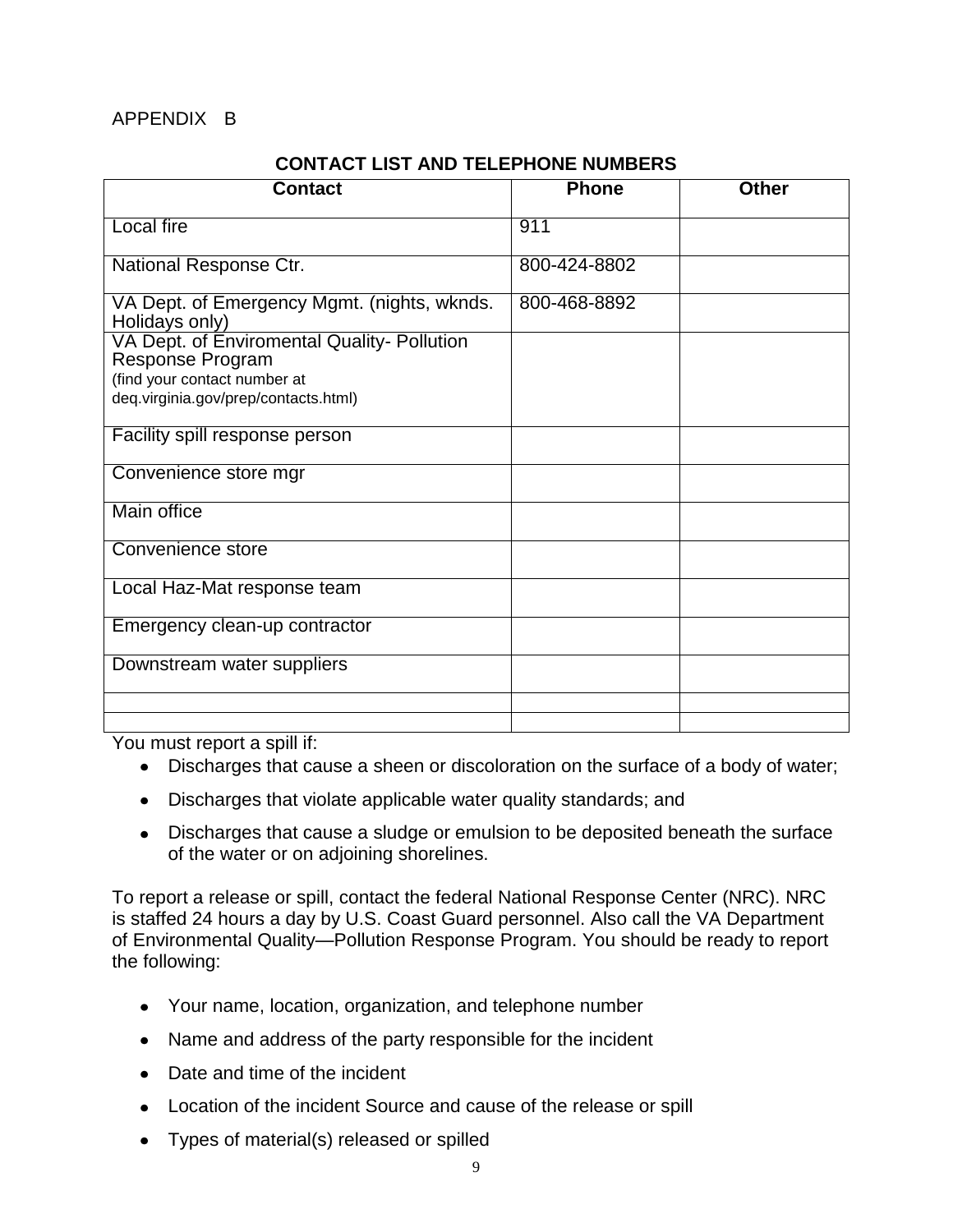- Quantity of materials released or spilled
- Danger or threat posed by the release or spill
- Number and types of injuries (if any)
- Weather conditions at the incident location
- Any other information to help emergency personnel respond to the incident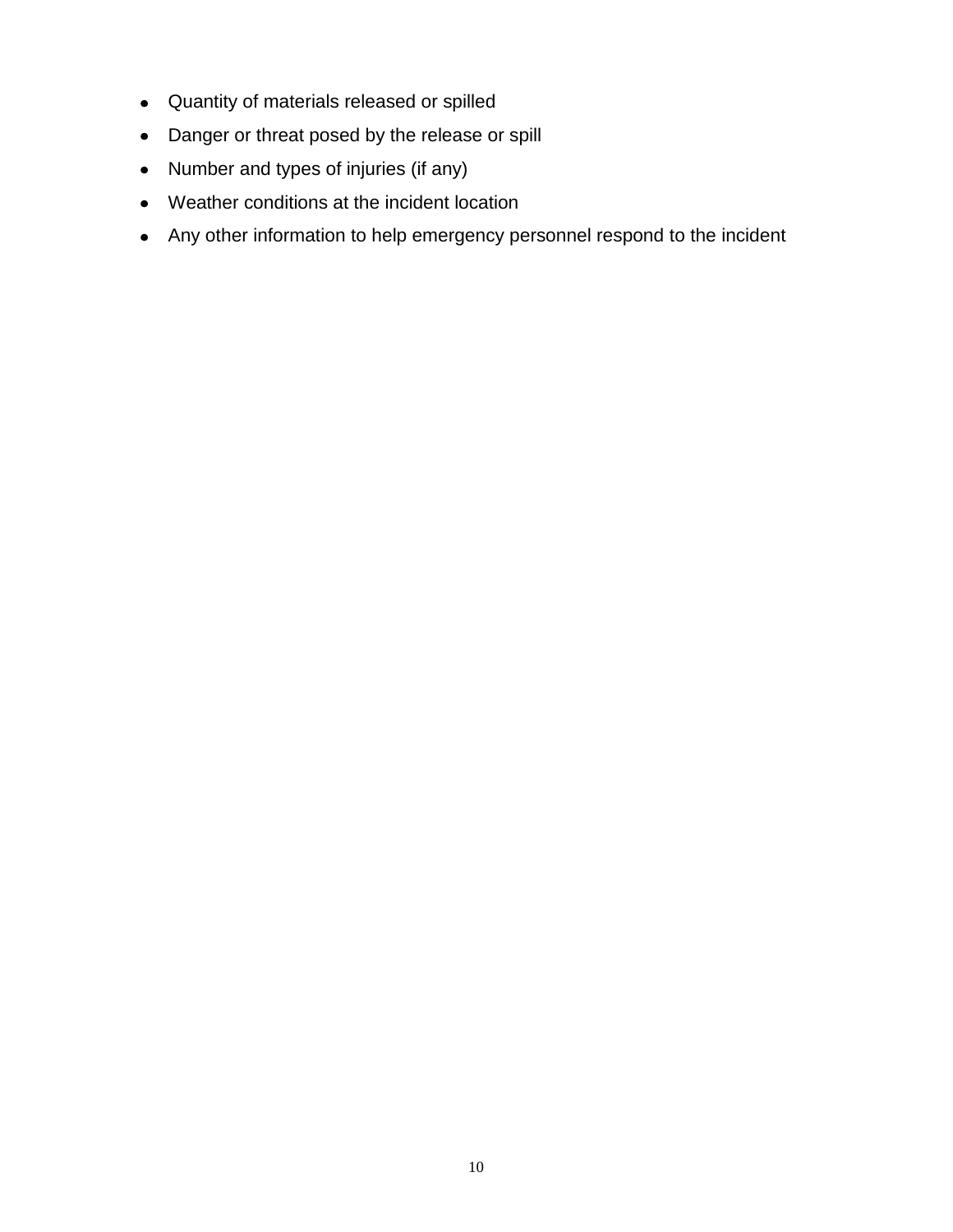Appendix C

#### **MAINTENANCE INSPECTIONS**

Maintenance Coordinator: . Maintenance Coordinator responsibilities include implementation of preventative maintenance programs and oversight of on-site inspections.

Use this table to record inspections:

| <b>Facility Inspected</b> | Date of<br><b>Inspection</b> | Name of<br>Inspector | <b>Result</b><br>Pass/Fail | <b>Comments</b>           |
|---------------------------|------------------------------|----------------------|----------------------------|---------------------------|
| Oil recycling area        | 4/27/00                      | <b>Eric Rose</b>     | Pass                       | No evidence of<br>leakage |
|                           |                              |                      |                            |                           |
|                           |                              |                      |                            |                           |
|                           |                              |                      |                            |                           |
|                           |                              |                      |                            |                           |
|                           |                              |                      |                            |                           |
|                           |                              |                      |                            |                           |
|                           |                              |                      |                            |                           |
|                           |                              |                      |                            |                           |
|                           |                              |                      |                            |                           |
|                           |                              |                      |                            |                           |
|                           |                              |                      |                            |                           |
|                           |                              |                      |                            |                           |
|                           |                              |                      |                            |                           |
|                           |                              |                      |                            |                           |
|                           |                              |                      |                            |                           |
|                           |                              |                      |                            |                           |
|                           |                              |                      |                            |                           |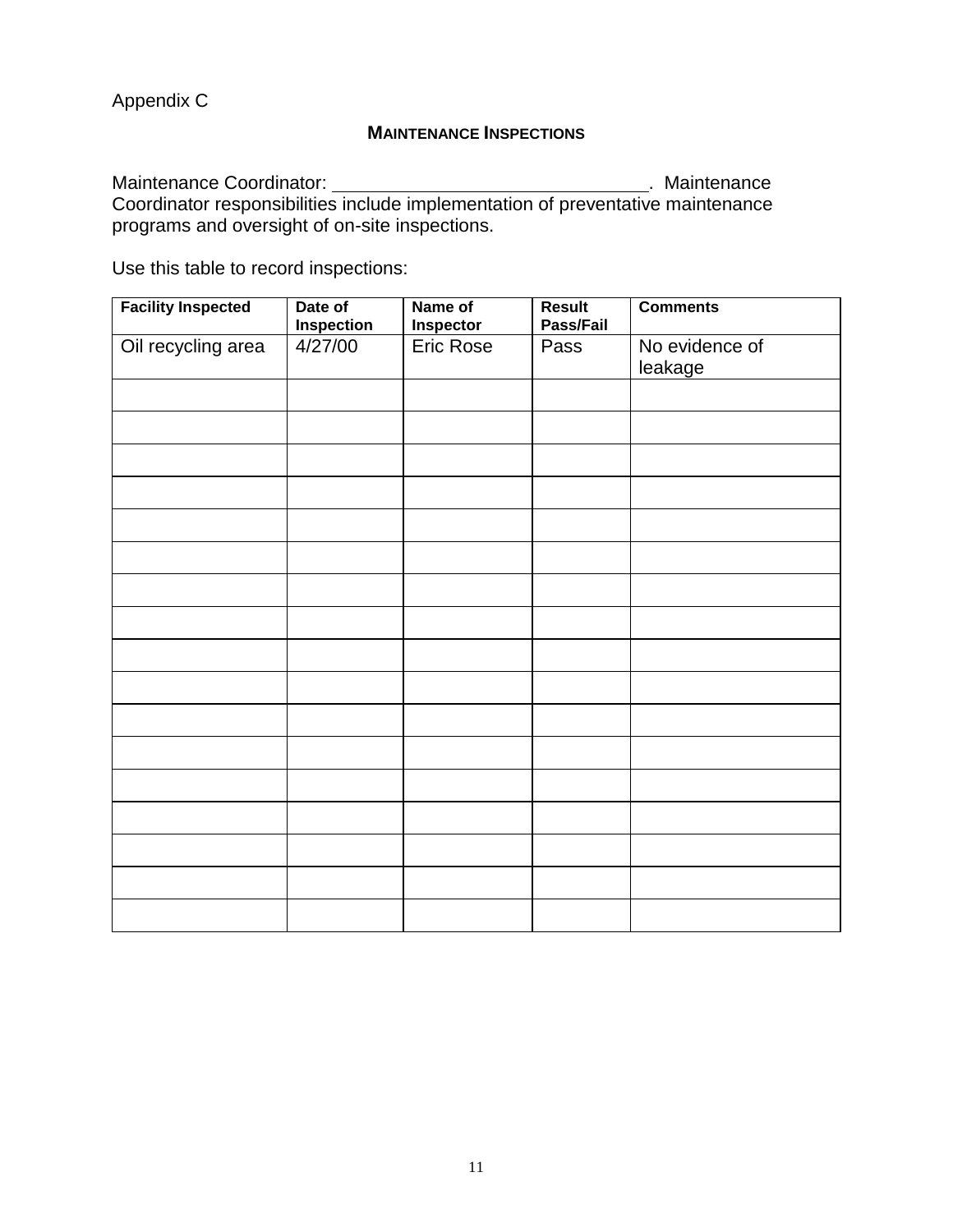# Appendix D

### **EMPLOYEE SPILL PREVENTION AND RESPONSE TRAINING**

Employee Training Coordinator:

| <b>Name of Employee</b> | <b>Date of Training</b> | <b>Type of Training/Topics Addressed</b> |
|-------------------------|-------------------------|------------------------------------------|
| <b>Carl Bishop</b>      | 3/26/01                 | Boom deployment                          |
|                         |                         |                                          |
|                         |                         |                                          |
|                         |                         |                                          |
|                         |                         |                                          |
|                         |                         |                                          |
|                         |                         |                                          |
|                         |                         |                                          |
|                         |                         |                                          |
|                         |                         |                                          |
|                         |                         |                                          |
|                         |                         |                                          |
|                         |                         |                                          |
|                         |                         |                                          |
|                         |                         |                                          |
|                         |                         |                                          |
|                         |                         |                                          |
|                         |                         |                                          |
|                         |                         |                                          |